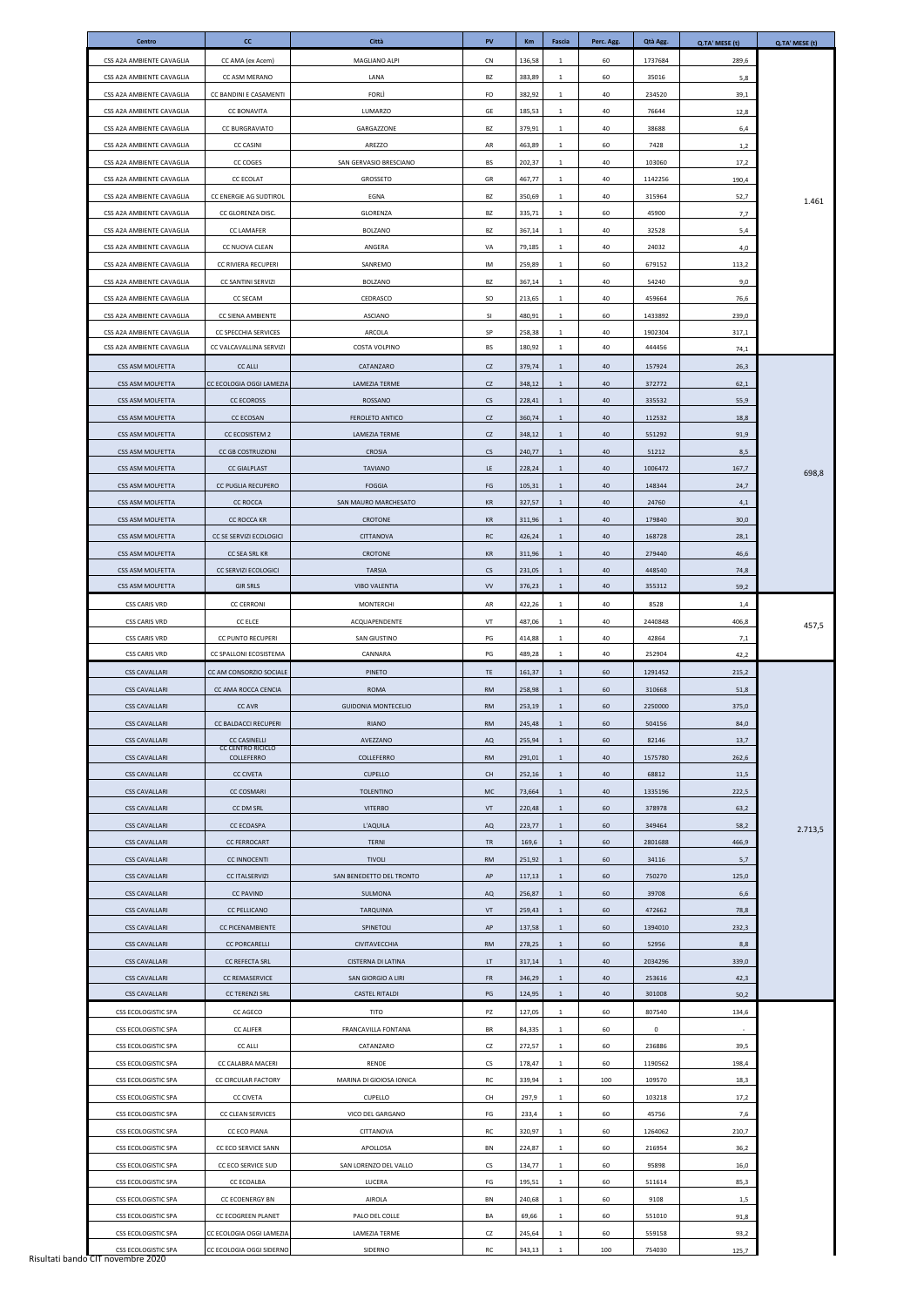| CSS ECOLOGISTIC SPA                        | CC ECOLOGICA TRASMAR                             | BARLETTA                                         | BT               | 110,96           | 1                            | 60       | 562596       | 93,8       |         |
|--------------------------------------------|--------------------------------------------------|--------------------------------------------------|------------------|------------------|------------------------------|----------|--------------|------------|---------|
| CSS ECOLOGISTIC SPA                        | CC ECOLOGICAL SYSTEM                             | MURO LUCANO                                      | PZ               | 157,24           | 1                            | 60       | 10296        | 1,7        |         |
| CSS ECOLOGISTIC SPA                        | <b>CC ECOLOGY GREEN</b>                          | CORIGLIANO CALABRO                               | CS               | 128,49           | 1                            | 60       | 511974       | 85,3       |         |
| CSS ECOLOGISTIC SPA                        | CC ECOMANAGEMENT                                 | SQUILLACE                                        | CZ               | 270,8            | 1                            | 100      | 617530       | 102,9      |         |
| CSS ECOLOGISTIC SPA                        | CC ECORAD                                        | <b>GIOIA TAURO</b>                               | RC               | 314,23           | 1                            | 100      | 82160        | 13,7       |         |
| <b>CSS ECOLOGISTIC SPA</b>                 | <b>CC ECOROSS</b>                                | ROSSANO                                          | <b>CS</b>        | 137,62           | 1                            | 60       | 503298       | 83,9       |         |
|                                            |                                                  |                                                  |                  |                  |                              |          |              |            |         |
| CSS ECOLOGISTIC SPA                        | <b>CC ECOSAN</b>                                 | FEROLETO ANTICO                                  | CZ               | 255,31           | 1                            | 60       | 168798       | 28,1       |         |
| CSS ECOLOGISTIC SPA                        | <b>CC ECOSHARK</b>                               | <b>RICADI</b>                                    | <b>VV</b>        | 302,64           | 1                            | 100      | 417050       | 69,5       |         |
| CSS ECOLOGISTIC SPA                        | CC ECOSISTEM 2                                   | LAMEZIA TERME                                    | CZ               | 245,64           | 1                            | 60       | 826938       | 137,8      |         |
| CSS ECOLOGISTIC SPA                        | CC ECOSISTEM AV                                  | <b>NUSCO</b>                                     | AV               | 203,81           | 1                            | 60       | 98322        | 16,4       |         |
| CSS ECOLOGISTIC SPA                        | CC ECOTEC                                        | ORTONA                                           | CH               | 338,47           | 1                            | 60       | 3759474      | 626,6      |         |
| CSS ECOLOGISTIC SPA                        | CC ENERGIA PULITA                                | <b>TERMOLI</b>                                   | CB               | 263,8            | 1                            | 60       | 24666        | 4,1        |         |
| CSS ECOLOGISTIC SPA                        | <b>CC ERA GROUP</b>                              | ANDRIA                                           | BT               | 100,13           | 1                            | 60       | 971784       | 162,0      |         |
| CSS ECOLOGISTIC SPA                        | CC FERMETAL SUD                                  | FRANCAVILLA FONTANA                              | BR               | 84,335           | 1                            | 60       | 185808       | 31,0       |         |
| CSS ECOLOGISTIC SPA                        | CC FERONE CASTROCIELO                            | CASTROCIELO                                      | FR               | 330,56           | 1                            | 60       | 1488732      | 248,1      | 5.720,3 |
| <b>CSS ECOLOGISTIC SPA</b>                 | <b>CC GB COSTRUZIONI</b>                         | <b>CROSIA</b>                                    | <b>CS</b>        | 149,98           | 1                            | 60       | 76818        | 12,8       |         |
| CSS ECOLOGISTIC SPA                        | <b>CC GIALPLAST</b>                              | <b>TAVIANO</b>                                   | LE.              | 171,54           | 1                            | 60       | 1509708      | 251,6      |         |
|                                            |                                                  |                                                  |                  |                  |                              |          |              |            |         |
| CSS ECOLOGISTIC SPA                        | <b>CC GIULIANI</b>                               | MONTAGANO                                        | СB               | 272,79           | 1                            | 60       | 605412       | 100,9      |         |
| CSS ECOLOGISTIC SPA                        | <b>CC GRAMAR</b>                                 | SPARANISE                                        | CE               | 302,58           | 1                            | 60       | 68568        | 11,4       |         |
| CSS ECOLOGISTIC SPA                        | CC LA RECUPERO MACERO                            | BARLETTA                                         | BA               | 110,96           | 1                            | 60       | 311088       | 51,8       |         |
| CSS ECOLOGISTIC SPA                        | <b>CC LAVORGNA</b>                               | SAN LORENZELLO                                   | BN               | 249,68           | 1                            | 60       | 478974       | 79,8       |         |
| CSS ECOLOGISTIC SPA                        | CC MIA MULTISERVIZI<br>CC MONTECO srl Centro     | SANTA DOMENICA TALAO                             | CS               | 185,46           | 1                            | 60       | 222300       | 37,1       |         |
| CSS ECOLOGISTIC SPA                        | Pubblico di valorizzazione                       | FRANCAVILLA FONTANA                              | BR               | 84,335           | 1                            | 60       | 585360       | 97,6       |         |
| CSS ECOLOGISTIC SPA                        | CC PELLICANO VERDE TITO                          | TITO                                             | PZ               | 127,05           | 1                            | 60       | 463944       | 77,3       |         |
| CSS ECOLOGISTIC SPA                        | CC REMASERVICE                                   | SAN GIORGIO A LIRI                               | FR               | 322,82           | 1                            | 60       | 380424       | 63,4       |         |
|                                            | <b>CC RICICLA SRL</b>                            |                                                  |                  |                  |                              |          |              |            |         |
| CSS ECOLOGISTIC SPA                        | TORREMAGGIORE                                    | TORREMAGGIORE                                    | FG               | 216,9            | 1                            | 60       | 257550       | 42,9       |         |
| CSS ECOLOGISTIC SPA                        | <b>CC RICICLORO</b>                              | ROCCA SAN FELICE                                 | AV               | 189,2            | 1                            | 60       | 92502        | 15,4       |         |
| CSS ECOLOGISTIC SPA                        | <b>CC ROCCA</b>                                  | SAN MAURO MARCHESATO                             | KR               | 236,78           | 1                            | 60       | 37140        | 6,2        |         |
| CSS ECOLOGISTIC SPA                        | CC ROCCA KR                                      | CROTONE                                          | KR               | 221,17           | 1                            | 60       | 269760       | 45,0       |         |
| CSS ECOLOGISTIC SPA                        | <b>CC SABELLICO</b>                              | CEPRANO                                          | FR               | 344,93           | 1                            | 60       | 2415588      | 402,6      |         |
| CSS ECOLOGISTIC SPA                        | <b>CC SAPI</b>                                   | <b>SAN SALVO</b>                                 | CH               | 290,93           | 1                            | 60       | 882042       | 147,0      |         |
| CSS ECOLOGISTIC SPA                        | CC SE SERVIZI ECOLOGICI                          | CITTANOVA                                        | RC               | 320,97           | $\mathbf{1}$                 | 60       | 253092       | 42,2       |         |
|                                            |                                                  |                                                  |                  |                  |                              |          |              |            |         |
| CSS ECOLOGISTIC SPA                        | CC SEA ANGRI                                     | ANGRI                                            | SA               | 238,1            | $\mathbf{1}$                 | 60       | 56862        | 9,5        |         |
| CSS ECOLOGISTIC SPA                        | CC SEA ECOAMBIENTE                               | <b>SCAFATI</b>                                   | SA               | 245,04           | 1                            | 60       | 60324        | 10,1       |         |
| CSS ECOLOGISTIC SPA                        | CC SEA SRL KR                                    | CROTONE                                          | KR               | 221,17           | 1                            | 60       | 419160       | 69,9       |         |
| CSS ECOLOGISTIC SPA                        | CC SERVIZI ECOLOGICI                             | <b>TARSIA</b>                                    | <b>CS</b>        | 140,26           | 1                            | 60       | 672810       | 112,1      |         |
|                                            |                                                  |                                                  |                  |                  |                              |          |              |            |         |
| CSS ECOLOGISTIC SPA                        | <b>CC SIMA</b>                                   | SAN PAOLO DI CIVITATE                            | FG               | 222,45           | 1                            | 60       | 429378       | 71,6       |         |
|                                            | <b>CC SMALTIMENTI SUD</b>                        |                                                  |                  |                  |                              |          |              |            |         |
| CSS ECOLOGISTIC SPA                        | POZZILLI                                         | POZZILLI                                         | IS               | 316,13           | 1                            | 60       | 2283678      | 380,6      |         |
| CSS ECOLOGISTIC SPA                        | CC SPAGNUOLO ECOLOGIA                            | MANFREDONIA                                      | FG               | 172,87           | $\mathbf{1}$                 | 60       | 556902       | 92,8       |         |
| CSS ECOLOGISTIC SPA                        | <b>CC SRA</b>                                    | POLLA                                            | SA               | 157,75           | 1                            | 60       | 401886       | 67,0       |         |
| CSS ECOLOGISTIC SPA                        | CC STELLA DEL SUD<br><b>CC TEKNOSERVICE</b>      | SAN NICOLA DA CRISSA                             | VV               | 277,78           | 1                            | 100      | 743760       | 124,0      |         |
| CSS ECOLOGISTIC SPA                        | POLIGNANO                                        | CONVERSANO                                       | BA               | 74,485           | 1                            | 60       | 80592        | 13,4       |         |
| CSS ECOLOGISTIC SPA                        | CC TEOREMA 2                                     | CAPURSO                                          | BA               | 69,347           | 1                            | 60       | 2488230      | 414,7      |         |
| CSS ECOLOGISTIC SPA                        | <b>GIR SRLS</b>                                  | <b>VIBO VALENTIA</b>                             | <b>VV</b>        | 275,05           | 1                            | 60       | 532968       | 88,8       |         |
|                                            |                                                  |                                                  |                  |                  |                              |          |              |            |         |
| <b>CSS ECOREK</b>                          | <b>CC COOPSERVICE</b>                            | CALTANISSETTA                                    | CL               | 88,469           | 1                            | 100      | 1012700      | 168,8      |         |
| <b>CSS ECOREK</b>                          | CC ECO XXI                                       | SANTA MARGHERITA DI BELICE                       | AG               | 123,4            | 1                            | 100      | 3303960      | 550,7      |         |
| <b>CSS ECOREK</b>                          | <b>CC ECOFACE INDUSTRY</b>                       | <b>RAVANUSA</b>                                  | AG               | 124,25           | 1                            | 100      | 4915030      | 819,2      |         |
| <b>CSS ECOREK</b>                          | <b>CC ECOGESTIONI</b>                            | <b>SANTA FLAVIA</b>                              | PA               | 42,597           | 1                            | 100      | 477190       | 79,5       |         |
| <b>CSS ECOREK</b>                          | <b>CC ECOVAL CL</b>                              | MONTEDORO                                        | CL               | 111,41           | 1                            | 100      | 215340       | 35,9       |         |
| <b>CSS ECOREK</b>                          | <b>CC EKOT</b>                                   | ARAGONA                                          | AG               | 105,54           | 1                            | 100      | 5950         | 1,0        |         |
| <b>CSS ECOREK</b>                          | <b>CC FISMA</b>                                  | CASTELDACCIA                                     | PA               | 36,346           | 1                            | 100      | $\mathsf 0$  | $\sim$     |         |
| <b>CSS ECOREK</b>                          | <b>CC FLEXO BAGS</b>                             | ARAGONA                                          | AG               | 105,54           | 1                            | 100      | 603080       | 100,5      |         |
| <b>CSS ECOREK</b>                          | CC IONICA AMBIENTE                               | <b>FLORIDIA</b>                                  | SR               | 210,15           | 1                            | 100      | 320150       | 53,4       |         |
|                                            |                                                  |                                                  |                  |                  |                              |          |              |            |         |
| <b>CSS ECOREK</b>                          | <b>CC LCR</b>                                    | <b>PARTINICO</b>                                 | PA               | 86,5             | $\mathbf{1}$                 | 100      | 2090070      | 348,3      | 3.208,9 |
| <b>CSS ECOREK</b>                          | <b>CC LVM</b>                                    | SAN BIAGIO PLATANI                               | AG               | 106,89           | 1                            | 100      | 167170       | 27,9       |         |
| <b>CSS ECOREK</b>                          | <b>CC MORGANS</b>                                | <b>ASSORO</b>                                    | EN               | 107,71           | 1                            | 100      | 1090740      | 181,8      |         |
| <b>CSS ECOREK</b>                          | CC PALERMO RECUPERI                              | PALERMO                                          | PA               | 55,903           | 1                            | 100      | 129510       | 21,6       |         |
| <b>CSS ECOREK</b>                          | CC PUCCIA GIORGIO                                | <b>MODICA</b>                                    | RG               | 225,29           | $\mathbf{1}$                 | 100      | 831270       | 138,5      |         |
| <b>CSS ECOREK</b>                          | <b>CC RIU</b>                                    | RAGUSA                                           | RG               | 208,41           | 1                            | 100      | 1193820      | 199,0      |         |
| <b>CSS ECOREK</b>                          | <b>CC RUBBINO</b>                                | CARINI                                           | PA               | 81,792           | 1                            | 100      | 658930       | 109,8      |         |
| <b>CSS ECOREK</b>                          | <b>CC SAM</b>                                    | <b>SCIACCA</b>                                   | AG               | 146,26           | 1                            | 100      | 677950       | 113,0      |         |
|                                            | <b>CC SERECO</b>                                 |                                                  |                  |                  |                              |          |              |            |         |
| <b>CSS ECOREK</b>                          |                                                  | CEFALÀ DIANA                                     | PA               | 57,722           | 1                            | 100      | 240250       | 40,0       |         |
| <b>CSS ECOREK</b>                          | <b>CC TRAINA</b>                                 | CAMMARATA                                        | AG               | 80,174           | $\mathbf{1}$                 | 100      | 604270       | 100,7      |         |
| <b>CSS ECOREK</b>                          | CC TUTELA AMBIENTE                               | ARAGONA                                          | AG               | 105,54           | $\mathbf{1}$                 | 100      | 716190       | 119,4      |         |
| CSS GESAM                                  | CC MORO MARIO                                    | ONIFERI                                          | <b>NU</b>        | 111,19           | 1                            | 100      | 1853380      | 308,9      | 1.052,1 |
| <b>CSS GESAM</b>                           | CC OBIETTIVO ZERO                                | TERGU                                            | SS               | 37,18            | $\mathbf{1}$                 | 100      | 4459400      | 743,2      |         |
| CSS IBLU CADELBOSCO                        | CC A2A RECYCLING                                 | CASTENEDOLO                                      | <b>BS</b>        | 95,484           | 1                            | 40       | 1499412      | 249,9      |         |
| CSS IBLU CADELBOSCO                        | <b>CC ABONECO</b>                                | PARONA                                           | PV               | 200,6            | 1                            | 40       | 1114840      | 185,8      |         |
| CSS IBLU CADELBOSCO                        | <b>CC ACSR</b>                                   | <b>BORGO SAN DALMAZZO</b>                        | <b>CN</b>        | 327,44           | 1                            | 40       | 823772       | 137,3      |         |
|                                            |                                                  |                                                  |                  |                  |                              |          |              |            |         |
| CSS IBLU CADELBOSCO                        | CC AMIU GENOVA                                   | <b>GENOVA</b>                                    | GE               | 197,67           | 1                            | 40       | 1091536      | 181,9      |         |
| CSS IBLU CADELBOSCO<br>CSS IBLU CADELBOSCO | CC APPENNINO AMBIENTE<br><b>CC AREA IMPIANTI</b> | SAN BENEDETTO VAL DI SAMBRO<br>JOLANDA DI SAVOIA | <b>BO</b><br>FE. | 102,89<br>138,26 | $\mathbf{1}$<br>$\mathbf{1}$ | 40<br>40 | 7112<br>6752 | 1,2<br>1,1 |         |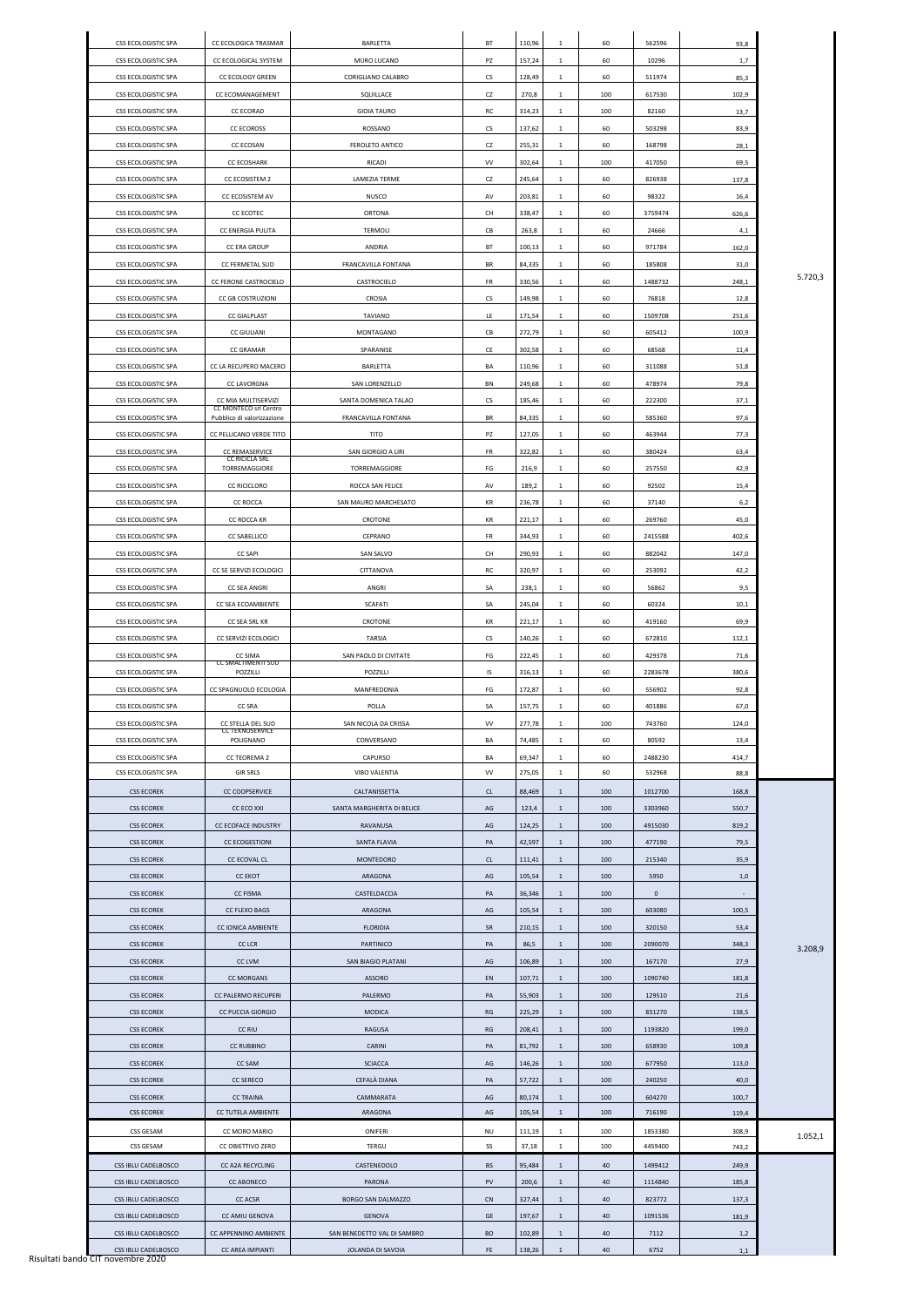| <b>CSS IBLU CADELBOSCO</b>                 | <b>CC ASTEA</b>                                   | <b>OSIMO</b>                     | AN         | 298,7            | 1            | 60       | 549066           | 91,5         |         |
|--------------------------------------------|---------------------------------------------------|----------------------------------|------------|------------------|--------------|----------|------------------|--------------|---------|
| <b>CSS IBLU CADELBOSCO</b>                 | <b>CC BENASSI</b><br><b>CC BENFANTE RECYCLING</b> | <b>GUARENE</b>                   | <b>CN</b>  | 244,34           | $\mathbf{1}$ | 40       | 954956           | 159,2        |         |
| <b>CSS IBLU CADELBOSCO</b>                 | <b>FACTORY</b>                                    | <b>TORTONA</b>                   | AL         | 169,32           | 1            | 40       | 2702908          | 450,5        |         |
| <b>CSS IBLU CADELBOSCO</b>                 | <b>CC BRONI-STRADELLA</b>                         | <b>BRONI</b>                     | PV         | 127,27           | 1            | 40       | 229616           | 38,3         |         |
| <b>CSS IBLU CADELBOSCO</b>                 | CC CALCINA AMB                                    | <b>TRIESTE</b>                   | TS         | 349,68           | 1            | 40       | 532660           | 88,8         |         |
| CSS IBLU CADELBOSCO                        | <b>CC CARTFER</b>                                 | <b>PESARO</b>                    | PS         | 222,08           | 1            | 40       | 1247056          | 207,8        |         |
| <b>CSS IBLU CADELBOSCO</b>                 | <b>CC CASALASCA</b>                               | SAN GIOVANNI IN CROCE            | CR         | 47,319           | 1            | 40       | 1092500          | 182,1        |         |
|                                            |                                                   |                                  |            |                  |              |          |                  |              |         |
| <b>CSS IBLU CADELBOSCO</b>                 | <b>CC CAUTO</b>                                   | <b>BRESCIA</b>                   | <b>BS</b>  | 106,99           | $\mathbf{1}$ | 40       | 1576932          | 262,8        |         |
| <b>CSS IBLU CADELBOSCO</b>                 | CC COSMO                                          | <b>CASALE MONFERRATO</b>         | AL         | 212,1            | $\mathbf{1}$ | 40       | 221800           | 37,0         |         |
| <b>CSS IBLU CADELBOSCO</b>                 | <b>CC ECO SINERGIE</b>                            | SAN VITO AL TAGLIAMENTO          | PN         | 275,53           | 1            | 40       | 1024864          | 170,8        |         |
| CSS IBLU CADELBOSCO                        | <b>CC ECOCASSIA</b>                               | <b>UMBERTIDE</b>                 | PG         | 279,79           | 1            | 40       | 49888            | 8,3          |         |
| <b>CSS IBLU CADELBOSCO</b>                 | <b>CC ECOLAT</b>                                  | <b>GROSSETO</b>                  | GR         | 295,58           | 1            | 60       | 1713384          | 285,6        |         |
| <b>CSS IBLU CADELBOSCO</b>                 | <b>CC ECOLOGY SYSTEM</b>                          | <b>MANTOVA</b>                   | <b>MN</b>  | 50,918           | 1            | 40       | 95656            | 15,9         |         |
| <b>CSS IBLU CADELBOSCO</b>                 | CC ERSU Statuario                                 | PIETRASANTA                      | LU         | 148,87           | $\mathbf{1}$ | 40       | 828856           | 138,1        |         |
| <b>CSS IBLU CADELBOSCO</b>                 | CC FERRI & OLIVA 2                                | SALTARA                          | PU         | 247,55           | $\mathbf{1}$ | 40       | 560684           | 93,4         |         |
| <b>CSS IBLU CADELBOSCO</b>                 | CC FINI SERVIZI AMBIENTALI                        | <b>ZOLA PREDOSA</b>              | <b>BO</b>  | 70,176           | 1            | 40       | 668840           | 111,5        |         |
|                                            |                                                   |                                  |            |                  |              |          |                  |              |         |
| <b>CSS IBLU CADELBOSCO</b>                 | <b>CC GAIA</b>                                    | <b>ASTI</b>                      | AT         | 222,17           | $\mathbf{1}$ | 40       | 2317188          | 386,2        | 7.487,3 |
| CSS IBLU CADELBOSCO                        | <b>CC GESENU</b>                                  | PERUGIA                          | PG         | 309,18           | 1            | 40       | 338456           | 56,4         |         |
| <b>CSS IBLU CADELBOSCO</b>                 | CC GF CASCAMI                                     | <b>CASTEL GOFFREDO</b>           | <b>MN</b>  | 81,779           | 1            | 40       | 126588           | 21,1         |         |
| CSS IBLU CADELBOSCO                        | CC GRAZIANI RECUPERI                              | PANICALE                         | PG         | 293,68           | $\mathbf{1}$ | 60       | 606672           | 101,1        |         |
| <b>CSS IBLU CADELBOSCO</b>                 | CC HERAMBIENTE BOLOGNA                            | <b>GRANAROLO DELL'EMILIA</b>     | <b>BO</b>  | 83,34            | $\mathbf{1}$ | 40       | 2486340          | 414,4        |         |
| <b>CSS IBLU CADELBOSCO</b>                 | CC HERAMBIENTE FERRARA                            | FERRARA                          | <b>FE</b>  | 105,76           | 1            | 40       | 585428           | 97,6         |         |
| <b>CSS IBLU CADELBOSCO</b>                 | CC HERAMBIENTE MODENA                             | <b>MODENA</b>                    | <b>MO</b>  | 35,366           | 1            | 40       | 2251448          | 375,2        |         |
| <b>CSS IBLU CADELBOSCO</b>                 | CC IL SOLCO                                       | SAVIGNANO SUL RUBICONE           | FC         | 172,57           | 1            | 40       | 926860           | 154,5        |         |
|                                            |                                                   |                                  |            |                  |              |          |                  |              |         |
| CSS IBLU CADELBOSCO                        | <b>CC ISACCO</b>                                  | GABBIONETA-BINANUOVA             | <b>CR</b>  | 70,099           | 1            | 40       | 140244           | 23,4         |         |
| <b>CSS IBLU CADELBOSCO</b>                 | CC ISONTINA AMBIENTE                              | <b>MORARO</b>                    | GO         | 328,73           | 1            | 40       | 723360           | 120,6        |         |
| CSS IBLU CADELBOSCO                        | CC LA BICO DUE<br><b>CC LINEA AMBIENTE</b>        | <b>LOGRATO</b>                   | <b>BS</b>  | 109,54           | 1            | 40       | 889728           | 148,3        |         |
| <b>CSS IBLU CADELBOSCO</b>                 | <b>FOMBIO</b>                                     | <b>FOMBIO</b>                    | LO         | 97,997           | 1            | 40       | 598076           | 99,7         |         |
| CSS IBLU CADELBOSCO                        | CC LINEA GESTIONI CREMA                           | CREMA                            | <b>CR</b>  | 116,74           | $\mathbf{1}$ | 40       | 993364           | 165,6        |         |
| CSS IBLU CADELBOSCO                        | <b>CC LINEA GESTIONI</b><br>CREMONA               | CREMONA                          | <b>CR</b>  | 76,948           | 1            | 40       | 409560           | 68,3         |         |
| CSS IBLU CADELBOSCO                        | <b>CC PANINI</b>                                  | <b>MODENA</b>                    | <b>MO</b>  | 35,366           | 1            | 40       | 254904           | 42,5         |         |
| CSS IBLU CADELBOSCO                        | CC REVET PONTEDERA                                | PONTEDERA                        | PI         | 186,04           | 1            | 40       | 4218228          | 703,0        |         |
| CSS IBLU CADELBOSCO                        | <b>CC RIMECO</b>                                  |                                  |            |                  |              |          |                  |              |         |
|                                            |                                                   | VARALLO                          | VC         | 263,39           | $\mathbf{1}$ | 40       | 295860           | 49,3         |         |
| CSS IBLU CADELBOSCO                        | <b>CC SKM</b>                                     | <b>NOVARA</b>                    | <b>NO</b>  | 203,4            | 1            | 40       | 1189520          | 198,3        |         |
| CSS IBLU CADELBOSCO                        | <b>CC SNUA</b>                                    | <b>AVIANO</b>                    | PN         | 261,75           | 1            | 40       | 786464           | 131,1        |         |
| <b>CSS IBLU CADELBOSCO</b>                 | CC SPECCHIA SERVICES                              | <b>ARCOLA</b>                    | SP         | 128,45           | 1            | 60       | 2853456          | 475,6        |         |
| CSS IBLU CADELBOSCO                        | <b>CC SRT</b>                                     | <b>TORTONA</b>                   | AL         | 169,32           | 1            | 40       | 849240           | 141,5        |         |
| CSS IBLU CADELBOSCO                        | CC VALFREDDANA                                    | CAPANNORI                        | LU         | 159,53           | 1            | 40       | 1293428          | 215,6        |         |
|                                            |                                                   |                                  |            |                  |              |          |                  |              |         |
| CSS IBLU CADELBOSCO                        | CC VALLE CAMONICA                                 | <b>BRENO</b>                     | <b>BS</b>  | 172,23           | 1            | 40       | 440956           | 73,5         |         |
| <b>CSS IBLU CADELBOSCO</b>                 | CC VESCOVO                                        | PALAZZOLO VERCELLESE             | VC         | 230,42           | 1            | 40       | 755224           | 125,9        |         |
|                                            |                                                   |                                  |            |                  |              |          |                  |              |         |
| CSS IBLU SANGIORGIO                        | CC BADIA RECYCLING                                | VEDELAGO                         | TV         | 106,21           | 1            | 60       | 190020           | 31,7         |         |
| CSS IBLU SANGIORGIO                        | CC CALCINA AMB                                    | TRIESTE                          | TS         | 58,517           | 1            | 60       | 798990           | 133,2        |         |
| <b>CSS IBLU SANGIORGIO</b>                 | CC COM VALLE ISARCO<br>CC COM. COMPR. VALLE       | NAZ-SCIAVES                      | BZ         | 226,83           | 1            | 60       | 241404           | 40,2         |         |
| CSS IBLU SANGIORGIO                        | PUSTERIA                                          | <b>BRUNICO</b>                   | BZ         | 200,67           | 1            | 60       | 311256           | 51,9         |         |
| <b>CSS IBLU SANGIORGIO</b>                 | <b>CC CONTARINA</b>                               | SPRESIANO                        | TV         | 84,752           | 1            | 60       | 1448046          | 241,3        |         |
| CSS IBLU SANGIORGIO                        | CC ECO SINERGIE                                   | SAN VITO AL TAGLIAMENTO          | PN         | 40,543           | 1            | 60       | 1537296          | 256,2        |         |
| <b>CSS IBLU SANGIORGIO</b>                 | CC ECORICICLI VERITAS                             | VENEZIA                          | VE         | 100,6            | 1            | 60       | 14001912         | 2.333,7      |         |
| <b>CSS IBLU SANGIORGIO</b>                 | CC FUTURA (VI)                                    | MONTEBELLO VICENTINO             | VI         | 172,93           | 1            | 60       | 2629674          | 438,3        |         |
|                                            |                                                   |                                  |            |                  |              |          |                  |              | 7.598,7 |
| CSS IBLU SANGIORGIO                        | CC HERAMBIENTE CORIANO<br>CC HERAMBIENTE VOLTANA  | CORIANO                          | RN         | 299,32           | 1<br>1       | 60       | 2605692          | 434,3        |         |
| <b>CSS IBLU SANGIORGIO</b>                 |                                                   | <b>LUGO</b>                      | RA         | 247,68           |              | 60       | 2818572          | 469,8        |         |
| <b>CSS IBLU SANGIORGIO</b>                 | CC IDEAL RIVE D'ARCANO                            | RIVE D'ARCANO                    | UD         | 49,7             | 1            | 60       | 2135022          | 355,8        |         |
| CSS IBLU SANGIORGIO                        | CC ISONTINA AMBIENTE                              | <b>MORARO</b>                    | GO         | 32,235           | 1            | 60       | 1085040          | 180,8        |         |
| <b>CSS IBLU SANGIORGIO</b>                 | CC SAVNO                                          | GODEGA DI SANT'URBANO            | TV         | 79,307           | 1            | 60       | 3969090          | 661,5        |         |
| CSS IBLU SANGIORGIO                        | <b>CC SERIT</b>                                   | <b>CAVAION VERONESE</b>          | VR         | 234,4            | 1            | 60       | 5430534          | 905,1        |         |
| <b>CSS IBLU SANGIORGIO</b>                 | CC SESA                                           | ESTE                             | PD         | 160,27           | 1            | 60       | 3269586          | 544,9        |         |
| CSS IBLU SANGIORGIO                        | <b>CC SNUA</b>                                    | <b>AVIANO</b>                    | PN         | 71,803           | 1            | 60       | 1179696          | 196,6        |         |
| <b>CSS IBLU SANGIORGIO</b>                 | CC VALFREDDANA                                    | CAPANNORI                        | LU         | 379,7            | 1            | 60       | 1940142          | 323,4        |         |
| <b>CSS MASOTINA</b>                        | CC AMA (ex Acem)                                  | MAGLIANO ALPI                    | ${\sf CN}$ | 183,3            | $\mathbf{1}$ | 40       | 1158456          | 193,1        |         |
| <b>CSS MASOTINA</b>                        | CC ASM MERANO                                     | LANA                             | <b>BZ</b>  | 300,57           | 1            | 40       | 23344            | 3,9          |         |
|                                            |                                                   |                                  |            |                  |              |          |                  |              |         |
| <b>CSS MASOTINA</b>                        | <b>CC ASTEA</b>                                   | <b>OSIMO</b>                     | AN         | 443,52           | 1            | 40       | 366044           | 61,0         |         |
| <b>CSS MASOTINA</b>                        | <b>CC CASINI</b>                                  | AREZZO                           | AR         | 378,9            | 1            | 40       | 4952             | 0,8          |         |
| <b>CSS MASOTINA</b>                        | <b>CC CERRONI</b>                                 | <b>MONTERCHI</b>                 | AR         | 404,42           | 1            | 60       | 12792            | 2,1          |         |
| <b>CSS MASOTINA</b>                        | CC ECO ELPIDIENSE                                 | PORTO SANT'ELPIDIO               | AP         | 478,24           | 1            | 40       | 681168           | 113,5        |         |
| <b>CSS MASOTINA</b>                        | <b>CC ELCE</b>                                    | ACQUAPENDENTE                    | VT         | 469,22           | $\mathbf{1}$ | 60       | 3661272          | 610,2        |         |
| <b>CSS MASOTINA</b>                        | <b>CC GESECO</b>                                  | <b>FOSSATO DI VICO</b>           | PG         | 488,05           | 1            | 40       | 400956           | 66,8         | 1.508,0 |
| <b>CSS MASOTINA</b>                        | CC GLORENZA DISC.                                 | GLORENZA                         | <b>BZ</b>  | 268,16           | 1            | 40       | 30600            | 5,1          |         |
| <b>CSS MASOTINA</b>                        | CC GRAZIANI RECUPERI                              | PANICALE                         | PG         | 438,51           | $\mathbf{1}$ | 40       | 404448           | 67,4         |         |
| <b>CSS MASOTINA</b>                        | CC PUNTO RECUPERI                                 | <b>SAN GIUSTINO</b>              | PG         | 397,04           | 1            | 60       | 64296            | 10,7         |         |
|                                            |                                                   |                                  |            |                  |              |          |                  |              |         |
| <b>CSS MASOTINA</b>                        | CC RIVIERA RECUPERI                               | SANREMO                          | IM         | 267,58           | 1            | 40       | 452768           | 75,5         |         |
| <b>CSS MASOTINA</b>                        | CC SIENA AMBIENTE                                 | <b>ASCIANO</b>                   | SI         | 420,68           | 1            | 40       | 955928           | 159,3        |         |
| <b>CSS MASOTINA</b><br><b>CSS MASOTINA</b> | CC SPALLONI ECOSISTEMA<br><b>CC TERENZI SRL</b>   | CANNARA<br><b>CASTEL RITALDI</b> | PG<br>PG   | 471,43<br>499,27 | 1<br>1       | 60<br>60 | 379356<br>451512 | 63,2<br>75,3 |         |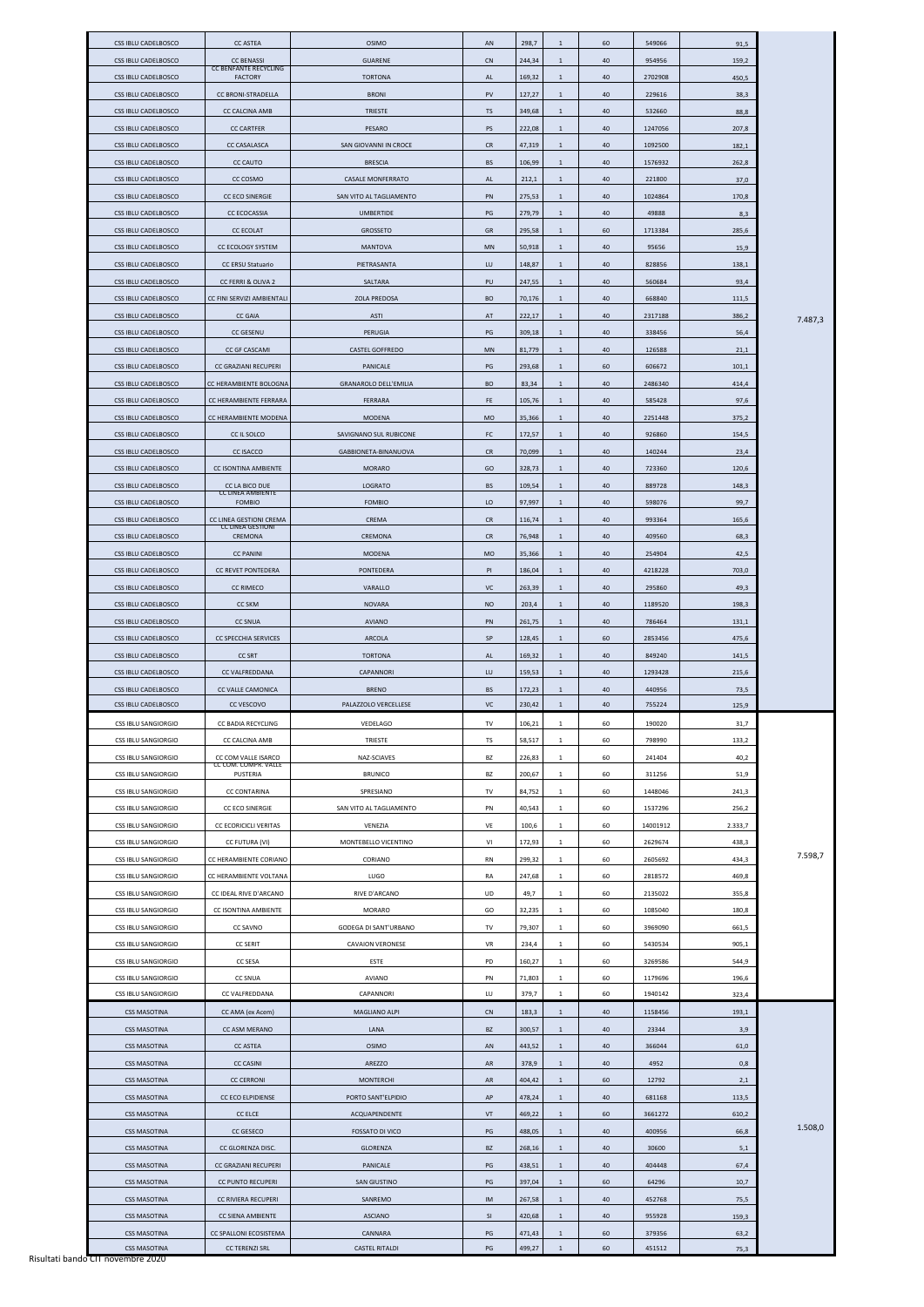|                         | CC AM CONSORZIO SOCIALE                          | <b>PINETO</b>               |           |        |              | 40 | 860968  |         |          |
|-------------------------|--------------------------------------------------|-----------------------------|-----------|--------|--------------|----|---------|---------|----------|
| <b>CSS MATTUCCI SRL</b> |                                                  |                             | TE        | 213,02 | 1            |    |         | 143,5   |          |
| <b>CSS MATTUCCI SRL</b> | CC AMA ROCCA CENCIA                              | ROMA                        | RM        | 74,678 | 1            | 40 | 207112  | 34,5    |          |
| <b>CSS MATTUCCI SRL</b> | <b>CC AMBROSELLI</b>                             | CASTELFORTE                 | LT.       | 212,96 | 1            | 40 | 102612  | 17,1    |          |
| <b>CSS MATTUCCI SRL</b> | CC ASTRA ECOLOGICA                               | <b>ALVITO</b>               | FR        | 181,98 | 1            | 60 | 74088   | 12,3    |          |
| CSS MATTUCCI SRL        | CC AVR                                           | <b>GUIDONIA MONTECELIO</b>  | <b>RM</b> | 71,304 | 1            | 40 | 1500000 | 250,0   |          |
| <b>CSS MATTUCCI SRL</b> | CC BALDACCI RECUPERI                             | RIANO                       | <b>RM</b> | 44,719 | 1            | 40 | 336104  | 56,0    |          |
| <b>CSS MATTUCCI SRL</b> | <b>CC CASINELLI</b><br>CC DEL PRETE WASTE        | AVEZZANO                    | AQ        | 132,48 | 1            | 40 | 54764   | 9,1     |          |
| <b>CSS MATTUCCI SRL</b> | <b>RECYCLING SRL</b>                             | SERMONETA                   | LT.       | 136,88 | 1            | 40 | 5317720 | 886,3   |          |
| <b>CSS MATTUCCI SRL</b> | CC DM SRL                                        | <b>VITERBO</b>              | VT        | 32,187 | 1            | 40 | 252652  | 42,1    |          |
| CSS MATTUCCI SRL        | CC ECO SALVO                                     | <b>FONDI</b>                | LT.       | 188,57 | 1            | 60 | 10524   | 1,8     |          |
| <b>CSS MATTUCCI SRL</b> | <b>CC ECOASPA</b>                                | L'AQUILA                    | AQ        | 123,21 | 1            | 40 | 232976  | 38,8    |          |
| <b>CSS MATTUCCI SRL</b> | <b>CC ECOENERGY BN</b>                           | AIROLA                      | BN        | 276,93 | 1            | 40 | 6072    | 1,0     | 2.322,8  |
|                         |                                                  |                             |           |        |              |    |         |         |          |
| <b>CSS MATTUCCI SRL</b> | <b>CC FATONE</b>                                 | LATINA                      | LT.       | 150,23 | 1            | 60 | 446094  | 74,3    |          |
| <b>CSS MATTUCCI SRL</b> | <b>CC FERROCART</b>                              | TERNI                       | TR        | 47,305 | 1            | 40 | 1867792 | 311,3   |          |
| <b>CSS MATTUCCI SRL</b> | CC GEA-AQ                                        | SAN VINCENZO VALLE ROVETO   | AQ        | 162,35 | 1            | 40 | 617104  | 102,9   |          |
| <b>CSS MATTUCCI SRL</b> | <b>CC INNOCENTI</b>                              | <b>TIVOLI</b>               | <b>RM</b> | 84,344 | 1            | 40 | 22744   | 3,8     |          |
| CSS MATTUCCI SRL        | <b>CC ITALSERVIZI</b>                            | SAN BENEDETTO DEL TRONTO    | AP        | 204,88 | 1            | 40 | 500180  | 83,4    |          |
| <b>CSS MATTUCCI SRL</b> | <b>CC PAVIND</b>                                 | SULMONA                     | AQ        | 193,41 | 1            | 40 | 26472   | 4,4     |          |
| <b>CSS MATTUCCI SRL</b> | <b>CC PELLICANO</b>                              | TARQUINIA                   | VT        | 73,951 | 1            | 40 | 315108  | 52,5    |          |
| <b>CSS MATTUCCI SRL</b> | CC PICENAMBIENTE                                 | SPINETOLI                   | AP        | 188,48 | 1            | 40 | 929340  | 154,9   |          |
| <b>CSS MATTUCCI SRL</b> | <b>CC PORCARELLI</b>                             | CIVITAVECCHIA               | RM        | 90,259 | 1            | 40 | 35304   | 5,9     |          |
| <b>CSS MATTUCCI SRL</b> | <b>CC SE PORT</b>                                | CIVITAVECCHIA               | <b>RM</b> | 90,259 | 1            | 60 | 151812  | 25,3    |          |
| <b>CSS MATTUCCI SRL</b> | <b>CC SEIN</b>                                   | <b>MOROLO</b>               | FR        | 138,68 | 1            | 60 | 69276   | 11,5    |          |
| <b>CSS METALFERRO</b>   | CC ASTRA ECOLOGICA                               | <b>ALVITO</b>               | <b>FR</b> | 173,41 | 1            | 40 | 49392   | 8,2     |          |
| <b>CSS METALFERRO</b>   | <b>CC CLEAN SERVICES</b>                         | VICO DEL GARGANO            | FG        | 246,39 | 1            | 40 | 30504   | 5,1     |          |
|                         |                                                  |                             |           |        |              |    |         |         |          |
| <b>CSS METALFERRO</b>   | CC ECO SALVO                                     | <b>FONDI</b>                | LT.       | 260,71 | 1            | 40 | 7016    | 1,2     |          |
| <b>CSS METALFERRO</b>   | CC ECO SERVICE SANN                              | APOLLOSA                    | BN        | 285,34 | 1            | 40 | 144636  | 24,1    |          |
| <b>CSS METALFERRO</b>   | CC ECOGREEN PLANET                               | PALO DEL COLLE              | BA        | 355,4  | 1            | 40 | 367340  | 61,2    |          |
| CSS METALFERRO          | CC ECOLOGICAL SYSTEM                             | MURO LUCANO                 | PZ        | 348,7  | $\mathbf{1}$ | 40 | 6864    | 1,1     |          |
| <b>CSS METALFERRO</b>   | CC ENERGIA PULITA                                | <b>TERMOLI</b>              | CB        | 148,14 | 1            | 40 | 16444   | 2,7     |          |
| <b>CSS METALFERRO</b>   | <b>CC FATONE</b><br><b>CC MONTECO srl Centro</b> | LATINA                      | LT.       | 250,9  | $\mathbf{1}$ | 40 | 297396  | 49,6    | 649,5    |
| <b>CSS METALFERRO</b>   | Pubblico di valorizzazione                       | FRANCAVILLA FONTANA         | BR        | 473,47 | $\mathbf{1}$ | 40 | 390240  | 65,0    |          |
| <b>CSS METALFERRO</b>   | CC PUGLIA RECUPERO                               | <b>FOGGIA</b>               | FG        | 232,71 | 1            | 60 | 222516  | 37,1    |          |
| <b>CSS METALFERRO</b>   | <b>CC RECSEL</b>                                 | TARANTO                     | TA        | 444,95 | $\mathbf{1}$ | 40 | 1870980 | 311,8   |          |
| <b>CSS METALFERRO</b>   | <b>CC SE PORT</b>                                | <b>CIVITAVECCHIA</b>        | <b>RM</b> | 260,79 | $\mathbf{1}$ | 40 | 101208  | 16,9    |          |
|                         |                                                  |                             |           |        |              |    |         |         |          |
| <b>CSS METALFERRO</b>   | <b>CC SEA ANGRI</b>                              | ANGRI                       | SA        | 318,39 | $\mathbf{1}$ | 40 | 37908   | 6,3     |          |
| <b>CSS METALFERRO</b>   | CC SEA ECOAMBIENTE                               |                             |           |        | 1            |    | 40216   |         |          |
|                         |                                                  | SCAFATI                     | SA        | 313,37 |              | 40 |         | 6,7     |          |
| <b>CSS METALFERRO</b>   | <b>CC SEIN</b>                                   | <b>MOROLO</b>               | <b>FR</b> | 222,41 | 1            | 40 | 46184   | 7,7     |          |
| <b>CSS METALFERRO</b>   | <b>CC SRA</b>                                    | POLLA                       | SA        | 393,31 | 1            | 40 | 267924  | 44,7    |          |
| <b>CSS MONTELLO</b>     | CC A2A RECYCLING                                 | CASTENEDOLO                 | BS        | 53,899 | 1            | 60 | 2249118 | 374,9   |          |
| <b>CSS MONTELLO</b>     | CC ABONECO                                       | PARONA                      | PV        | 112,86 | 1            | 60 | 1672260 | 278,7   |          |
| <b>CSS MONTELLO</b>     | <b>CC ACSR</b>                                   | BORGO SAN DALMAZZO          | CN        | 302,29 | 1            | 60 | 1235658 | 205,9   |          |
| <b>CSS MONTELLO</b>     | CC AMIU GENOVA                                   | GENOVA                      | GE        | 209,62 | 1            | 60 | 1637304 | 272,9   |          |
| <b>CSS MONTELLO</b>     | CC APPENNINO AMBIENTE                            | SAN BENEDETTO VAL DI SAMBRO | BO        | 257,59 | $\mathbf{1}$ | 60 | 10668   | 1,8     |          |
| <b>CSS MONTELLO</b>     | CC AREA IMPIANTI                                 | JOLANDA DI SAVOIA           | FE.       | 218,94 | 1            | 60 | 10128   | 1,7     |          |
| <b>CSS MONTELLO</b>     | CC BADIA RECYCLING                               | VEDELAGO                    | TV        | 202,07 | 1            | 40 | 126680  | 21,1    |          |
| <b>CSS MONTELLO</b>     | CC BANDINI E CASAMENTI                           | <b>FORLI</b>                | FO        | 300    | 1            | 60 | 351780  | 58,6    |          |
| <b>CSS MONTELLO</b>     | <b>CC BENASSI</b>                                | GUARENE                     | CN        | 217,2  | 1            | 60 | 1432434 | 238,7   |          |
| <b>CSS MONTELLO</b>     | <b>CC BENFANTE RECYCLING</b><br><b>FACTORY</b>   | <b>TORTONA</b>              | AL        | 142,37 | 1            | 60 | 4054362 | 675,7   |          |
| <b>CSS MONTELLO</b>     | <b>CC BONAVITA</b>                               | LUMARZO                     | GE        | 200,86 | 1            | 60 | 114966  | 19,2    |          |
| <b>CSS MONTELLO</b>     | CC BRONI-STRADELLA                               | <b>BRONI</b>                | PV        | 105,54 | 1            | 60 | 344424  | 57,4    |          |
| <b>CSS MONTELLO</b>     | CC BURGRAVIATO                                   | GARGAZZONE                  | BZ        | 212    | 1            | 60 | 58032   | 9,7     |          |
|                         |                                                  |                             |           |        |              |    |         |         |          |
| <b>CSS MONTELLO</b>     | <b>CC CARE</b>                                   | CARPI                       | MO        | 164,63 | 1            | 60 | 3507888 | 584,6   |          |
| <b>CSS MONTELLO</b>     | <b>CC CARTFER</b>                                | PESARO                      | PS        | 368,74 | 1            | 60 | 1870584 | 311,8   |          |
| <b>CSS MONTELLO</b>     | CC CASALASCA                                     | SAN GIOVANNI IN CROCE       | CR        | 100,22 | 1            | 60 | 1638750 | 273,1   |          |
| <b>CSS MONTELLO</b>     | <b>CC CAUTO</b>                                  | <b>BRESCIA</b>              | BS        | 42,116 | 1            | 60 | 2365398 | 394,2   |          |
| <b>CSS MONTELLO</b>     | CC COGES                                         | SAN GERVASIO BRESCIANO      | BS        | 65,898 | 1            | 60 | 154590  | 25,8    |          |
| <b>CSS MONTELLO</b>     | CC COM VALLE ISARCO<br>CC COM. COMPR. VALLE      | NAZ-SCIAVES                 | BZ        | 258,93 | 1            | 40 | 160936  | 26,8    |          |
| <b>CSS MONTELLO</b>     | <b>PUSTERIA</b>                                  | <b>BRUNICO</b>              | BZ        | 286,14 | 1            | 40 | 207504  | 34,6    |          |
| <b>CSS MONTELLO</b>     | CC CONTARINA                                     | SPRESIANO                   | TV        | 240,31 | 1            | 40 | 965364  | 160,9   |          |
| <b>CSS MONTELLO</b>     | <b>CC COSMARI</b>                                | <b>TOLENTINO</b>            | MC        | 488,29 | $\mathbf{1}$ | 60 | 2002794 | 333,8   |          |
| <b>CSS MONTELLO</b>     | CC COSMO                                         | <b>CASALE MONFERRATO</b>    | AL        | 153,77 | $\mathbf{1}$ | 60 | 332700  | 55,5    |          |
| <b>CSS MONTELLO</b>     | CC ECO ELPIDIENSE                                | PORTO SANT'ELPIDIO          | AP        | 479,66 | $\mathbf{1}$ | 60 | 1021752 | 170,3   |          |
| <b>CSS MONTELLO</b>     | CC ECOCASSIA                                     | <b>UMBERTIDE</b>            | PG        | 436,62 | 1            | 60 | 74832   | 12,5    |          |
| <b>CSS MONTELLO</b>     | CC ECOLOGY SYSTEM                                | <b>MANTOVA</b>              | MN        | 114,16 | 1            | 60 | 143484  | 23,9    |          |
|                         |                                                  |                             |           |        |              |    |         |         |          |
| <b>CSS MONTELLO</b>     | CC ECORICICLI VERITAS                            | VENEZIA                     | VE        | 216,74 | $\mathbf{1}$ | 40 | 9334608 | 1.555,8 |          |
| <b>CSS MONTELLO</b>     | CC ENERGIE AG SUDTIROL                           | EGNA                        | BZ        | 204,27 | $\mathbf{1}$ | 60 | 473946  | 79,0    |          |
| <b>CSS MONTELLO</b>     | CC FERRI & OLIVA 2                               | SALTARA                     | PU        | 393,46 | $\mathbf{1}$ | 60 | 841026  | 140,2   |          |
| <b>CSS MONTELLO</b>     | CC FINI SERVIZI AMBIENTALI                       | ZOLA PREDOSA                | BO        | 218,99 | 1            | 60 | 1003260 | 167,2   |          |
| <b>CSS MONTELLO</b>     | CC FUTURA (VI)                                   | MONTEBELLO VICENTINO        | VI        | 137,45 | 1            | 40 | 1753116 | 292,2   |          |
| <b>CSS MONTELLO</b>     | <b>CC GAIA</b>                                   | ASTI                        | AT        | 195,03 | 1            | 60 | 3475782 | 579,3   | 15.375,7 |